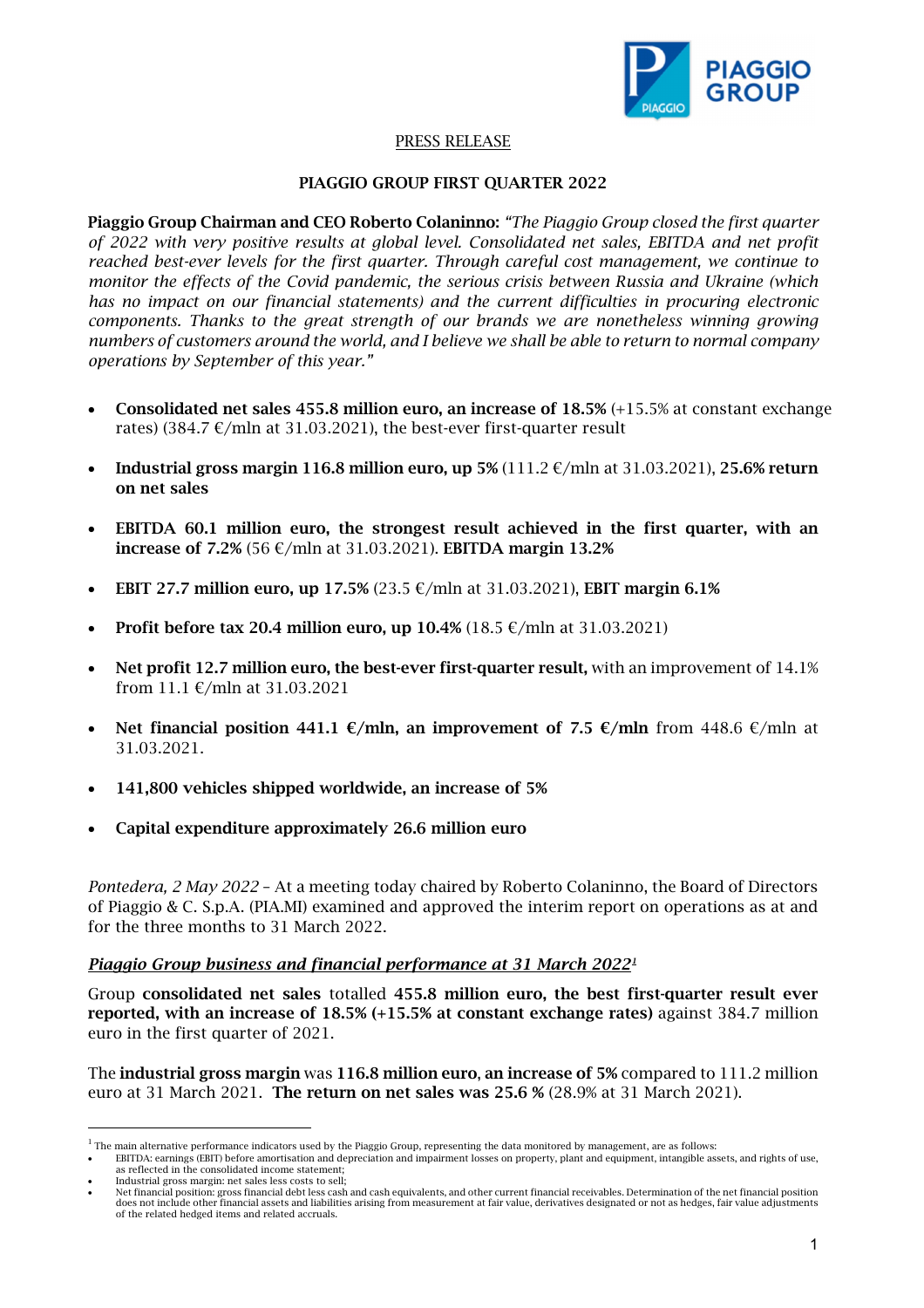

Group operating expense was 89.1 million euro, an increase of 1.5 million euro. The rise in operating expense was closely linked to the improvement in net sales and shipments.

The income-statement figures described above produced consolidated EBITDA of 60.1 million euro, the best first-quarter result to date, with an increase of 7.2% (+8% at constant exchange rates) from 56 million euro in the first quarter to 31 March 2021. The EBITDA margin was 13.2% (14.6% at 31 March 2021).

EBIT amounted to 27.7 million euro, a rise of 17.5% from 23.5 million euro at 31 March 2021. The EBIT margin was 6.1% (6.1% at 31 March 2021).

Pre-tax profit in the first three months was 20.4 million euro, up 10.4% from 18.5 million euro at 31 March 2021. Income tax for the period was 7.8 million euro, with an impact on pre-tax profit of 38%.

The Piaggio Group's net profit of 12.7 million euro was its best-ever first-quarter result, with an improvement of 14.1% against 11.1 million euro in the first quarter of 2021.

Net financial debt at 31 March 2022 stood at 441.1 million euro, an improvement of 7.5 million euro from 448.6 million euro at 31 March 2021. The net financial position at 31 December 2021 was 380.3 million euro, giving cash absorption of 60.7 million euro in the first quarter of 2022. The two-wheeler business is subject to seasonal trends, absorbing resources in the first half of the year and generating resources in the second half.

Group shareholders' equity at 31 March 2022 was 417.5 million euro (404.1 million euro at 31 December 2021).

In the first quarter, Piaggio Group capital expenditure amounted to 26.6 million euro, from 35.6 million euro in the first quarter of 2021.

#### *Operations in the first quarter to 31 March 2022*

In the first quarter to 31 March 2022, the Piaggio Group sold 141,800 vehicles worldwide (+5% from 135,000 in the year-earlier period), and reported consolidated net sales of 455.8 million euro. At geographical level, the increase in volumes was particularly strong in Asia Pacific (+32.8%), followed by EMEA and Americas (+22.6%). The Indian market continued to be affected by the negative repercussions of the pandemic and reported a downturn in sales volumes.

#### *Two-wheelers:*

As of 31 March 2022, the Group had sold 119,000 two-wheelers worldwide (+15.3% from 103,200 at 31 March 2021), generating net sales of 374,000 million euro, an increase of 26% from 296.9 million euro in the year-earlier first quarter.

The figure includes spares and accessories, on which turnover totalled 29.4 million euro (29.6 million euro at 31 March 2021).

Two-wheeler sales in the first quarter of 2022 were particularly strong in Asia Pacific (+32.8%), followed by EMEA (+27.6%) and Americas (+25.8%).

In Europe, the Piaggio Group confirmed its leadership in the scooter segment with a share of 21% and maintained a strong positioning on the North American scooter market, with a share of 25.3%. In North America the Group is also working to consolidate its presence on the motorcycle market with the Aprilia and Moto Guzzi brands.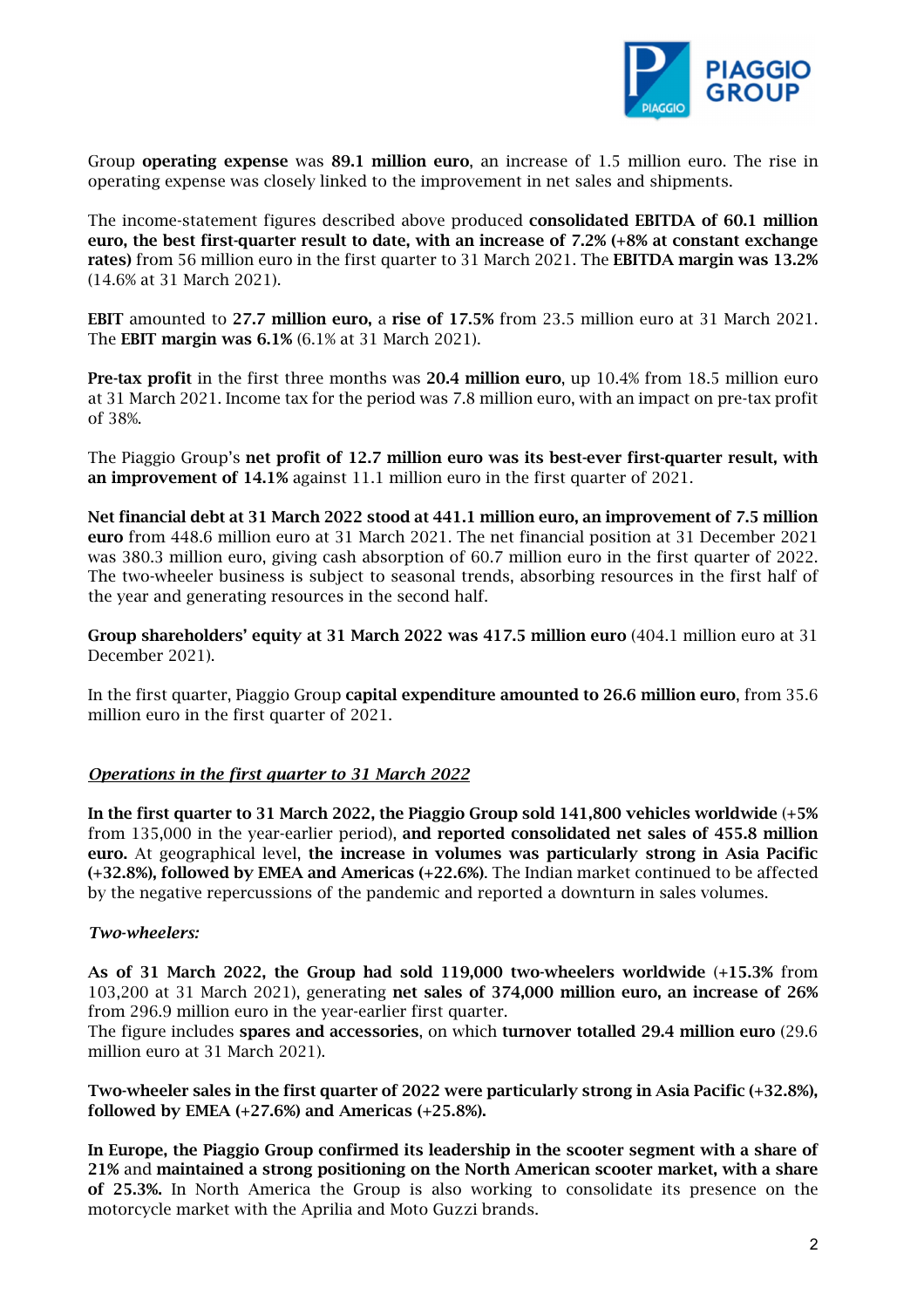

The scooter sector reported an increase of more than 12.4% in global sales, driven primarily by the Vespa brand, which recorded a double-digit rise in volumes and significant performance in Europe, America and Asia Pacific (especially in Indonesia, China and Vietnam), and by Aprilia scooters.

In motorcycles, where overall sales rose by around 45%, Moto Guzzi reported a very strong first quarter, with volumes and net sales showing double-digit growth, thanks in particular to sales of the Moto Guzzi V7 and V85TT. The first quarter was also extremely positive for Aprilia motorcycles, chiefly as a result of sales of the new Aprilia Tuareg and Aprilia RS 660 cc, which benefited from the excellent performance of Aprilia Racing in the MotoGP championship.

#### *Commercial vehicles:*

In commercial vehicles, the Piaggio Group reported sales volumes of 22,800 vehicles (-28.5% compared to the figure of 31,900 at 31 March 2021), with net sales of 81.8 million euro (-6.8% from 87.8 million euro at 31 March 2021. The figure includes spares and accessories, where turnover totalled 12.7 million euro (+12.8 million euro at 31 March 2021).

At geographical level, the EMEA and Americas markets reported turnover growth of more than 13%; on the Italian market in particular, sales of the new Porter NP6 were a key factor.

The reduction in sales volumes of commercial vehicles originated largely from a fall in volumes (-27.8%) in India, which is still affected by the pandemic.

The PVPL subsidiary had an overall share of 16.8% of the Indian three-wheeler market and maintained a strong position in the Cargo segment with a share of 32.2%.

### *Piaggio Fast Forward:*

Piaggio Fast Forward (PFF), the Piaggio Group robotics and future mobility company based in Boston, expanded its offer with the presentation in September of gitamini®, a new robot that condenses the technology and functions of gita®, its revolutionary "big brother", in a lighter, more compact design.

Gita® and gitamini® are made in the Piaggio Fast Forward plant in Boston's Charlestown district. The first marketing phase for the robots focuses on the US market, where the circulation of robots on city streets is already regulated.

PFF kicked off a series of **pilot programs**, together with partners active in various business sectors, to test further applications for gita in the travel, residential and retail sectors and in last-mile delivery.

In March, PFF announced an agreement with Trimble, a Nasdaq-listed company, to develop robots and machines to follow humans and other devices in industrial applications.

#### *Significant events in and after the first quarter of 2022*

Supplementing the information published above or at the time of approval of the 2021 draft financial statements (directors' meeting of 2 March 2022), this section illustrates key events in and after the first quarter of 2022.

On 10 March, the Piaggio Group and Santander Consumer Finance (Santander) signed a long-term global cooperation agreement for the development of retail financial services to support the Piaggio Group's commercial organisation and distribution network on local markets around the world.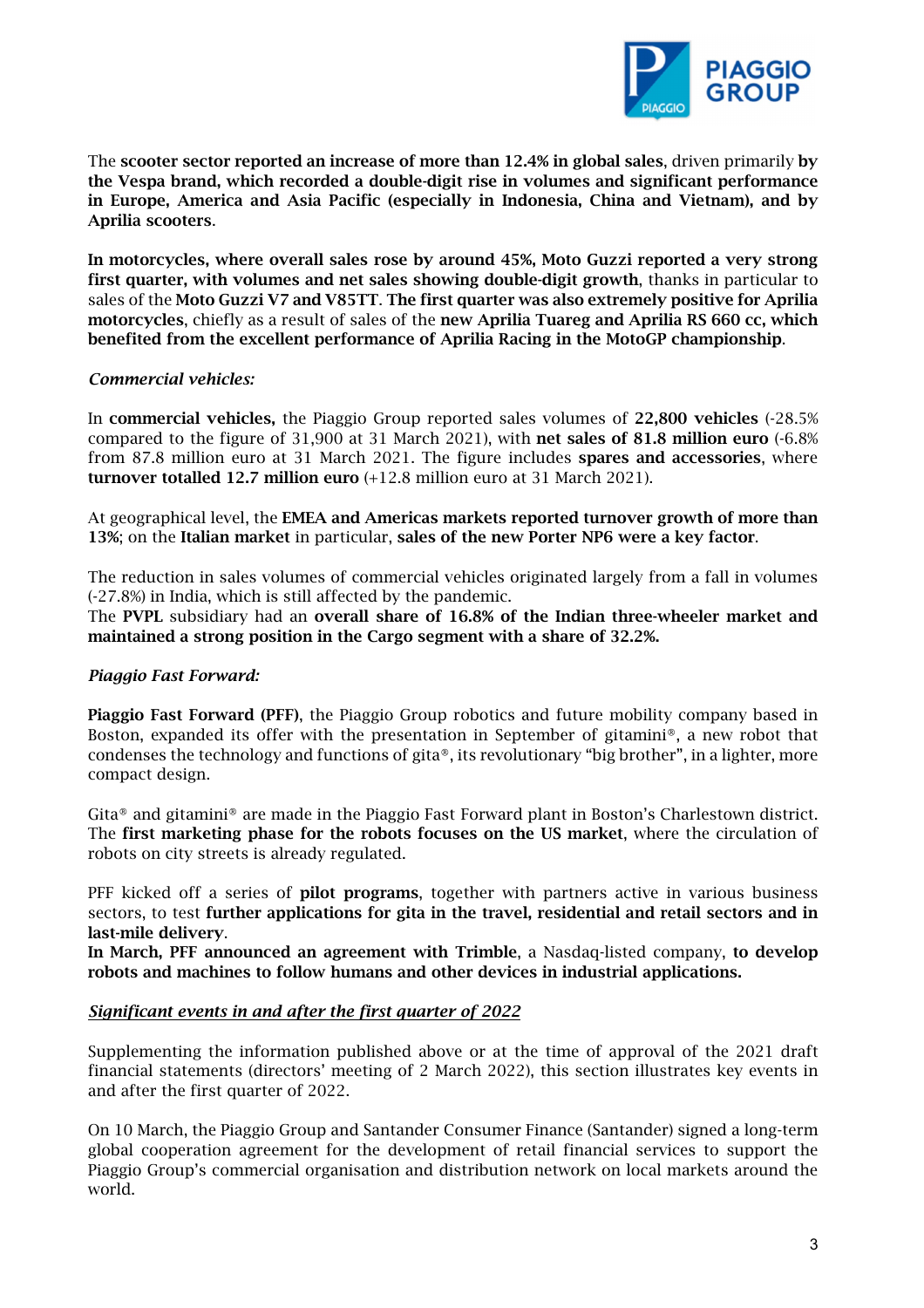

On 15 March, the Rome Capital Local Police Corps presented the new Moto Guzzi V85TT motorcycles in their fleet at an event attended by the Mayor of Rome, Roberto Gualtieri, the Corps Commander Ugo Angeloni, the Deputy Commanders and the heads of the Local Police units. The fleet will be enhanced with 100 new two-wheelers as part of its modernisation and upgrading program.

On 18 March, at the first MotoGP race in Indonesia, the Piaggio Group announced the development of a new plant in Jakarta, on a 55,000 sq.m site. The facility is due to open by the end of the year. At the Lombok race-track, the Group also presented the new Aprilia SR GT to the Asian markets.

On 25 March, during the celebrations for the 30th anniversary of Italy's National Territorial Emergency Service (the so-called 118 service), Piaggio presented the Piaggio MP3 Life Support three-wheel scooter for the Italian Red Cross. The Piaggio MP3 Life Support is already used by the national emergency services in several countries, including the UK, France, Australia and Israel; with more than 650 Piaggio scooters, Israel has made the three-wheeler a key element of its emergency fleet.

On 3 April, Aprilia won the Argentina GP with Aleix Espargarò, its first victory in the MotoGP class. For the Noale-based company, one of the most successful names in motorcycle racing, this was the 295th win in world motor-racing, and the first in the new four-stroke age of the top twowheeler championship after its countless victories in the 125 and 250 cc categories.

On 20 April, pre-booking opened for the exclusive Vespa Sprint designed by international popstar Justin Bieber. JUSTIN BIEBER X VESPA is available in 50, 125 and 150 cc displacements.

\* \* \*

#### *Russia – Ukraine crisis*

The Piaggio Group is paying close attention to developments in the Russia – Ukraine crisis, which has begun to trigger rises in the costs of raw materials and energy and could have significant repercussions for the world economy, in part as a result of the sanctions that have already been introduced or are under discussion. The extreme geographical diversification of the Group's sales and procurements means that its exposure in the area of the conflict is substantially non-existent.

#### *Outlook*

Although it is difficult to provide guidance given the continuing difficulties relating to rising commodities prices, logistics, geopolitical tensions and developments in the pandemic, thanks to its unique brand portfolio, Piaggio will continue along its planned path of growth, confirming its planned investments in new products and new facilities and strengthening its commitment to ESG issues.

In this general situation, as always, the Group Piaggio will go on working to meet its commitments and objectives, keeping a constant focus on efficient management of its economic and financial structure so that it can respond immediately and in a flexible manner to the challenges of the coming months.

\* \* \*

#### Conference call with analysts

The presentation of the financial results as at and for the three months to 31 March 2022, which will be illustrated during a conference call with financial analysts, is available on the corporate website at *www.piaggiogroup.com/it/investor*.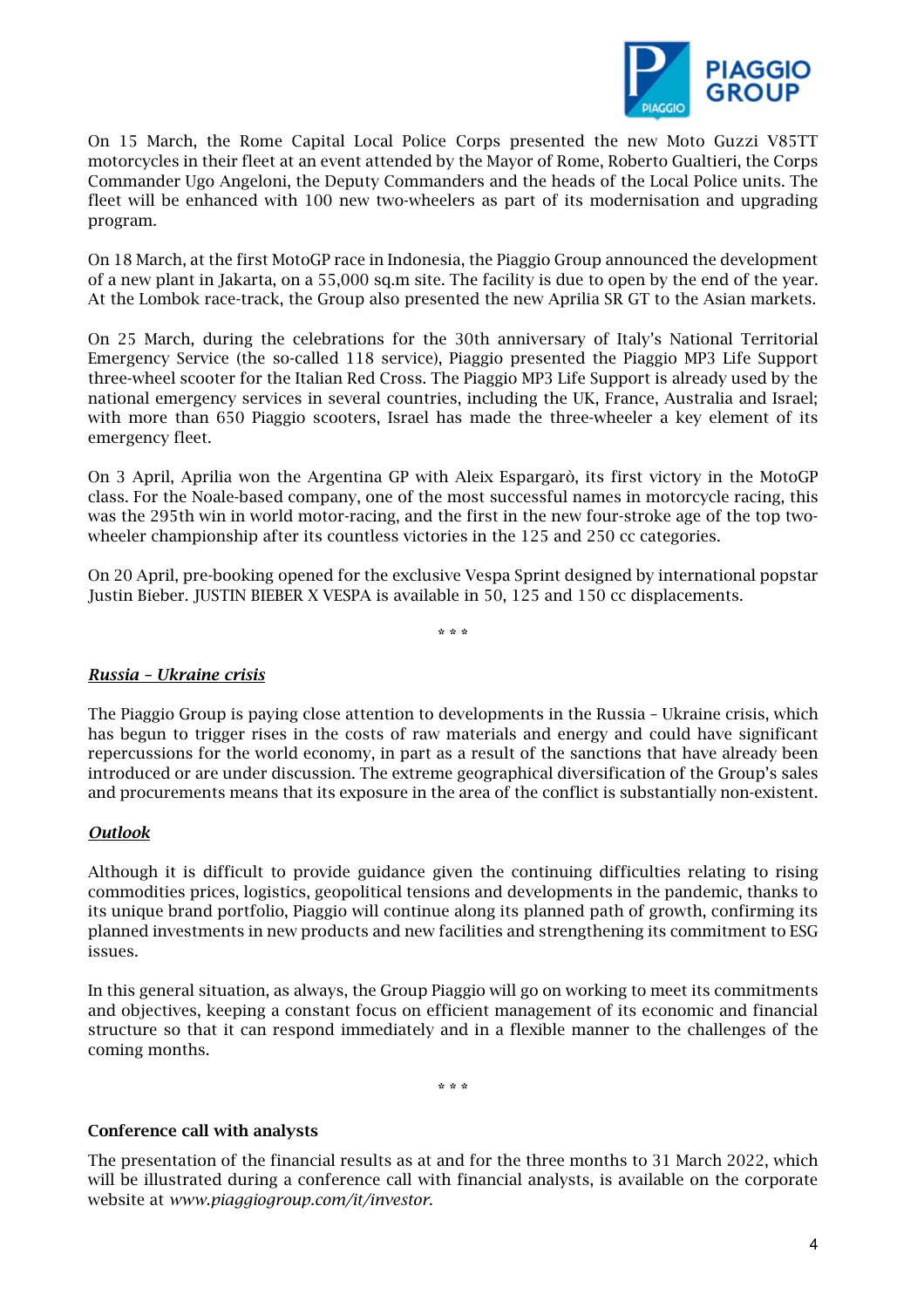

\* \* \*

The Piaggio Group consolidated income statement, consolidated statement of financial position and consolidated statement of cash flows as at and for the three months to 31 March 2022 are set out below.

The manager in charge of preparing the company accounts and documents, Alessandra Simonotto, certifies, pursuant to paragraph 2 of art. 154 bis of Legislative Decree no. 58/1998 (Consolidated Finance Act), that the accounting disclosures in this statement correspond to the accounting documents, ledgers and entries.

\* \* \*

In line with the recommendations in the ESMA/2015/1415 guidelines of 5 October 2015, attention is drawn to the fact that this press release contains a number of indicators that, though not yet contemplated by the IFRS ("Non-GAAP Measures"), are based on financial measures envisaged by the IFRS. These indicators – presented in order to assist assessment of the Group's business performance – should not be considered as alternatives to those envisaged by the IFRS and are consistent with those in the Piaggio Group 2021 Annual Report and in the quarterly and half-year reports. Furthermore, since determination of such indicators is not specifically regulated by the IFRS, the methods used may not coincide with those adopted by other companies/groups, and consequently the indicators in question may not be comparable. In compliance with Consob Communication no. 9081707 of 16 September 2009, it should be noted that the alternative performance indicators ("Non-GAAP Measures") have not been audited by the independent auditors, nor have the accounting schedules attached hereto.

This press release may contain forward-looking statements relating to future events and Piaggio Group business and financial results. By their nature, these statements are subject to inherent risks and uncertainties since they relate to events and depend on circumstances that may or may not occur or exist in the future. Actual results may differ materially from those expressed in such statements as a result of a variety of factors.

For more information:

Piaggio Group Corporate Press Office Director Diego Rancati Via Broletto, 13 - 20121 Milan – Italy +39 02.319612.19 diego.rancati@piaggio.com

#### Image Building

Via Privata Maria Teresa, 11 - 20123 Milan - Italy +39 02 89011300 - piaggio@imagebuilding.it

*- ACCOUNTING SCHEDULES FOLLOW -*

Piaggio Group Investor Relations Director Raffaele Lupotto Viale Rinaldo Piaggio, 25 56025 Pontedera (PI) +39 0587.272286 investorrelations@piaggio.com piaggiogroup.com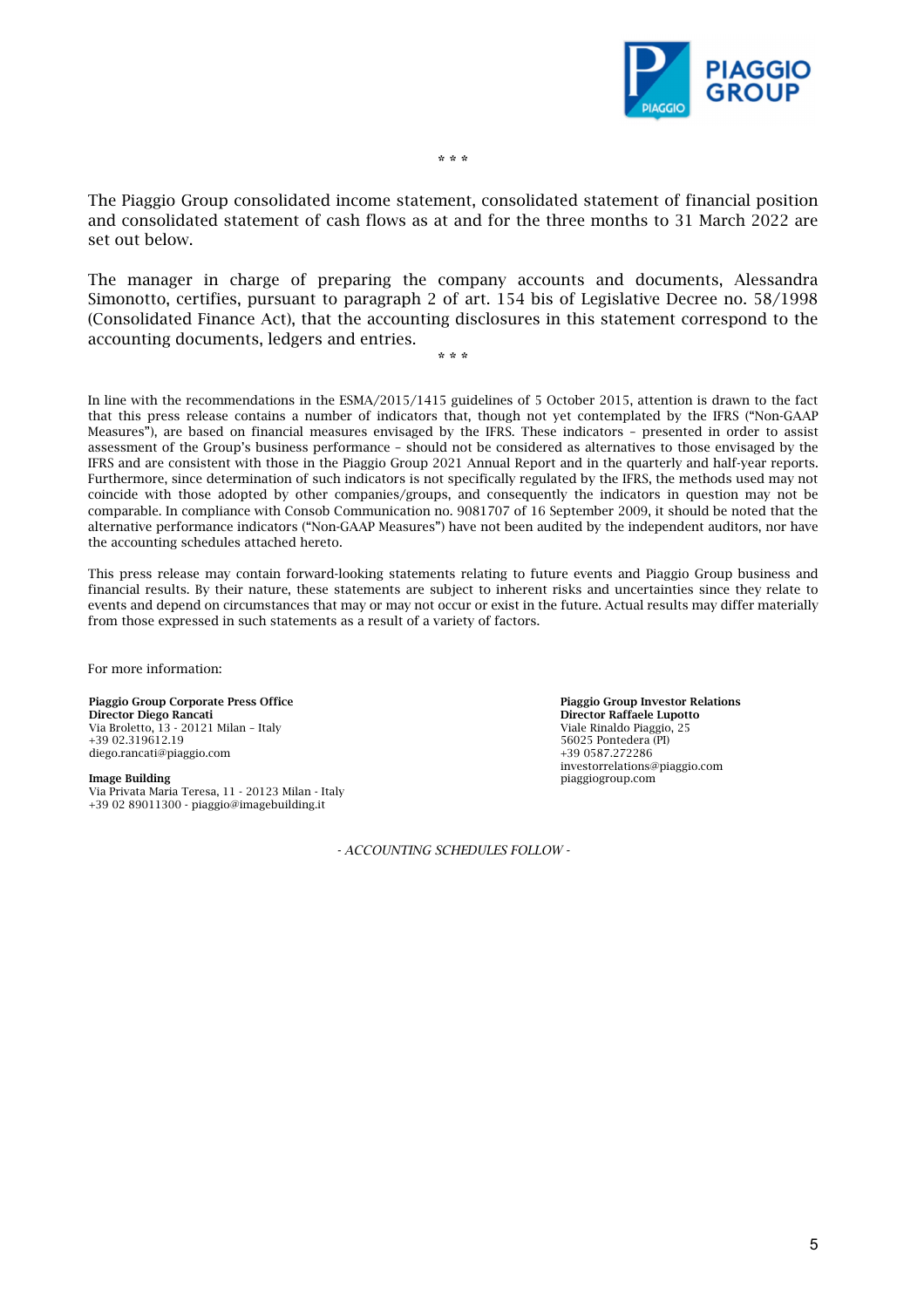

## **SCHEDULES**

## Consolidated Income Statement

|                                                | Q1 2022      |          | Q1 2021      |                    |
|------------------------------------------------|--------------|----------|--------------|--------------------|
|                                                |              | of which |              | of which           |
|                                                |              | related  |              | related<br>parties |
| In thousands of euro                           | <b>Total</b> | parties  | <b>Total</b> |                    |
| Net Sales                                      |              |          |              | 3                  |
|                                                | 455,818      |          | 384,653      |                    |
| Cost of materials                              | 291,801      | 14,001   | 235,420      | 3,706              |
| Cost of services and use of third-party assets | 65,076       | 307      | 57,960       | 556                |
| Employee expense                               | 65,310       |          | 60,671       |                    |
| Depreciation and impairment property, plant    |              |          |              |                    |
| and equipment                                  | 12,068       |          | 11,528       |                    |
| Amortisation and impairment intangible assets  | 18,270       |          | 18,986       |                    |
| Amortisation rights of use                     | 2,073        |          | 1,985        |                    |
| Other operating income                         | 32,654       | 103      | 31,725       | 99                 |
| Impairment reversals (losses) net of trade and |              |          |              |                    |
| other receivables                              | (972)        |          | (1,027)      |                    |
| Other operating expense                        | 5,237        |          | 5,263        | 11                 |
| <b>EBIT</b>                                    | 27,665       |          | 23,538       |                    |
|                                                |              |          |              |                    |
| Results of associates                          | (67)         | (67)     | 51           | 51                 |
| Finance income                                 | 349          |          | 297          |                    |
| Finance costs                                  | 5,695        | 20       | 6,510        | 27                 |
| Net exchange-rate gains/(losses)               | (1,826)      |          | 1,121        |                    |
| Profit before tax                              | 20,426       |          | 18,497       |                    |
|                                                |              |          |              |                    |
| Income tax expense                             | 7,762        |          | 7,399        |                    |
| Profit from continuing operations              | 12,664       |          | 11,098       |                    |

Discontinued operations:

Profit or loss from discontinued operations

| Profit (loss) for the period                | 12.664   | 11,098   |  |
|---------------------------------------------|----------|----------|--|
|                                             |          |          |  |
| Attributable to:                            |          |          |  |
| Equity holders of the parent                | 12,664   | 11,098   |  |
| <b>Minority interests</b>                   | $\bf{0}$ | $\bf{0}$ |  |
| Earnings per share (in $\epsilon$ )         | 0.035    | 0.031    |  |
| Diluted earnings per share (in $\epsilon$ ) | 0.035    | 0.031    |  |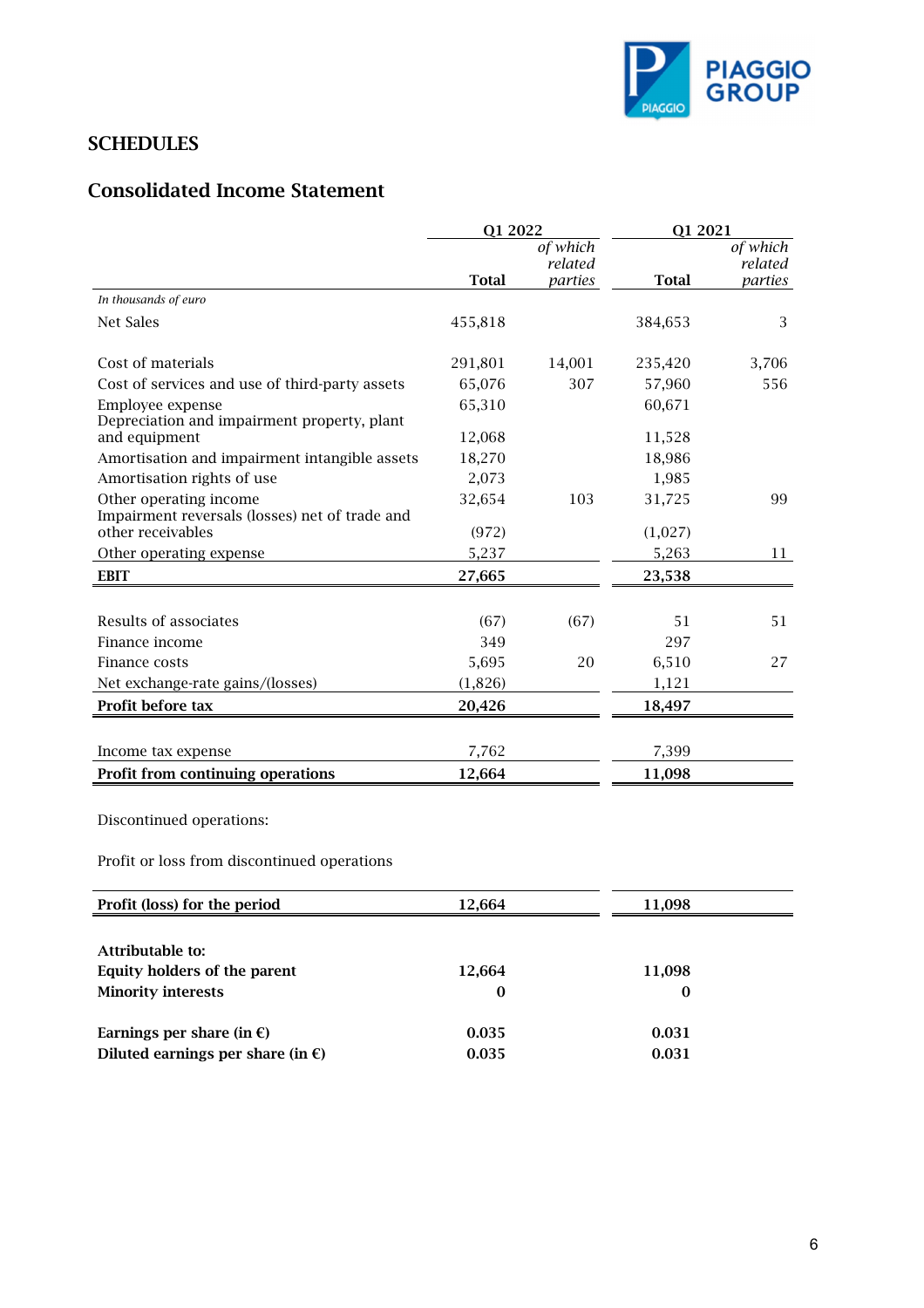

# Consolidated Statement of Comprehensive Income

| In thousands of euro                                                            | Q1 2022 | Q1 2021 |
|---------------------------------------------------------------------------------|---------|---------|
|                                                                                 |         |         |
| Profit (loss) for the period (A)                                                | 12,664  | 11,098  |
|                                                                                 |         |         |
|                                                                                 |         |         |
| Items that cannot be reclassified to profit or loss                             |         |         |
| Re-measurement of defined benefit plans                                         | 1,370   | 205     |
| <b>Total</b>                                                                    | 1,370   | 205     |
|                                                                                 |         |         |
|                                                                                 |         |         |
| Items that may be reclassified to profit or loss                                |         |         |
| Gains (losses) on translation of financial statements of foreign                |         |         |
| entities                                                                        | (1,272) | 4,010   |
| Share of components of comprehensive income relating to equity-                 |         |         |
| accounted investees                                                             | 269     | 478     |
| Total gains (losses) on cash flow hedges                                        | 594     | 2,935   |
| <b>Total</b>                                                                    | (409)   | 7,423   |
|                                                                                 |         |         |
| Other comprehensive income (expense) (B)*                                       | 961     | 7,628   |
|                                                                                 |         |         |
| Total comprehensive income (expense) for the period                             |         |         |
| $(A + B)$                                                                       | 13,625  | 18,726  |
| * Other comprehensive income (expense) takes account of the related tax effects |         |         |
|                                                                                 |         |         |
| Attributable to:                                                                |         |         |
| Equity holders of the parent                                                    | 13,653  | 18,718  |
| <b>Minority interests</b>                                                       | (28)    | 8       |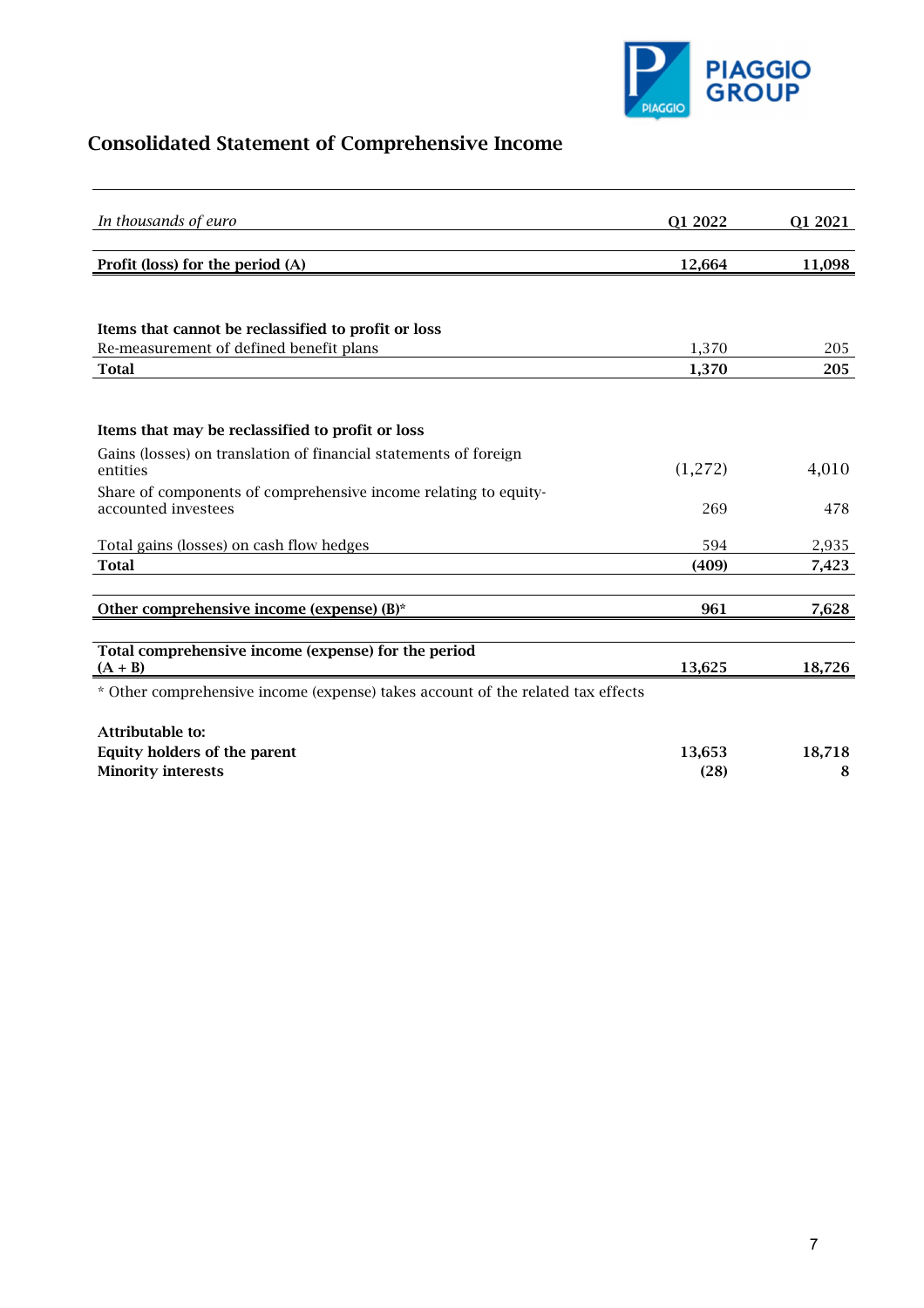

## Consolidated Statement of Financial Position

|                                 | At 31 March 2022 |                    | At 31 December 2021 |                    |
|---------------------------------|------------------|--------------------|---------------------|--------------------|
|                                 |                  | of which           |                     | of which           |
|                                 | <b>Total</b>     | related<br>parties | <b>Total</b>        | related<br>parties |
| In thousands of euro            |                  |                    |                     |                    |
| <b>ASSETS</b>                   |                  |                    |                     |                    |
| Non-current assets              |                  |                    |                     |                    |
| Intangible assets               | 720,662          |                    | 720,209             |                    |
| Property, plant and equipment   | 278,681          |                    | 283,041             |                    |
| Rights of use                   | 30,853           |                    | 30,727              |                    |
| Investment property             |                  |                    |                     |                    |
| Equity investments              | 11,249           |                    | 11,047              |                    |
| Other financial assets          | 16               |                    | 16                  |                    |
| Tax credits                     | 10,187           |                    | 8,904               |                    |
| Deferred tax assets             | 72,829           |                    | 72,479              |                    |
| Trade receivables               |                  |                    |                     |                    |
| Other receivables               | 23,975           | 67                 | 23,628              | 67                 |
| <b>Total non-current assets</b> | 1,148,452        |                    | 1,150,051           |                    |
| <b>Assets held for sale</b>     |                  |                    |                     |                    |
| <b>Current assets</b>           |                  |                    |                     |                    |
| Trade receivables               | 130,115          | 514                | 71,225              | 610                |
| Other receivables               | 57,314           | 20,226             | 57,273              | 20,018             |
| Tax credits                     | 26,411           |                    | 17,542              |                    |
| Inventories                     | 350,683          |                    | 278,538             |                    |
| Other financial assets          |                  |                    | 176                 |                    |
| Cash and cash equivalents       | 220,895          |                    | 260,868             |                    |
| <b>Total current assets</b>     | 785,418          |                    | 685,622             |                    |
| <b>Total Assets</b>             | 1,933,870        |                    | 1,835,673           |                    |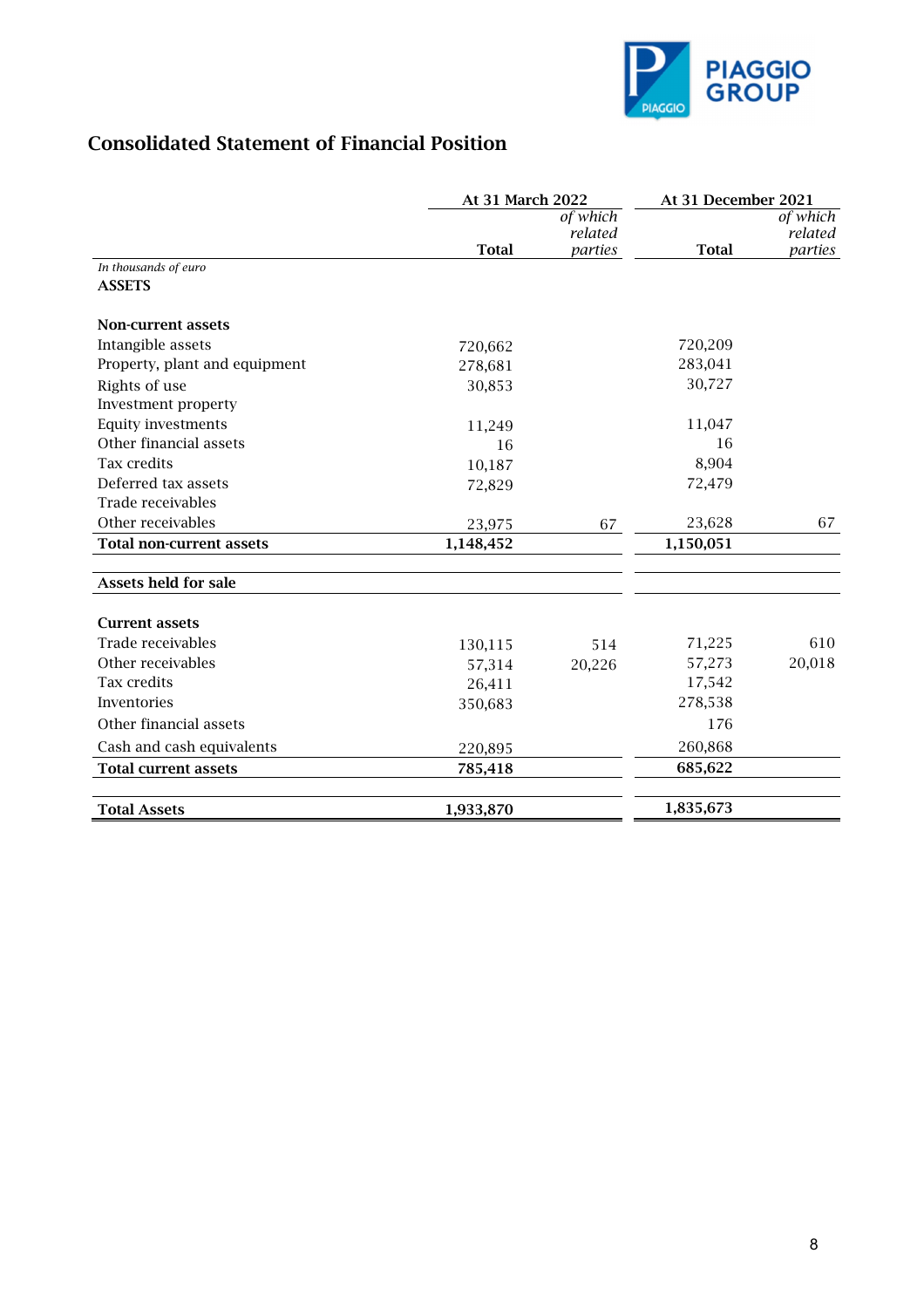

|                                                                            | At 31 March 2022 |          | At 31 December 2021 |                 |
|----------------------------------------------------------------------------|------------------|----------|---------------------|-----------------|
|                                                                            |                  | of which |                     |                 |
|                                                                            |                  | related  |                     | of which        |
|                                                                            | <b>Total</b>     | parties  | <b>Total</b>        | related parties |
| In thousands of euro                                                       |                  |          |                     |                 |
| SHAREHOLDERS' EQUITY AND LIABILITIES                                       |                  |          |                     |                 |
| <b>Shareholders' equity</b>                                                |                  |          |                     |                 |
| Share capital and reserves attributable to<br>equity holders of the parent | 417,682          |          | 404,235             |                 |
| Share capital and reserves attributable to<br>minority interests           | (177)            |          | (149)               |                 |
| <b>Total Shareholders' equity</b>                                          | 417,505          |          | 404,086             |                 |
| <b>Non-current liabilities</b>                                             |                  |          |                     |                 |
| <b>Financial liabilities</b>                                               | 519,812          |          | 532,213             |                 |
| Financial liabilities for rights of use                                    | 14,334           | 1,933    | 14,536              | 2,220           |
| Trade payables                                                             |                  |          |                     |                 |
| Other non-current provisions                                               | 16,067           |          | 17,364              |                 |
| Deferred tax liabilities                                                   | 9,961            |          | 7,495               |                 |
| Pension funds and employee benefits                                        | 30,283           |          | 33,070              |                 |
| Tax payables                                                               | 1,387            |          | 1,387               |                 |
| Other payables                                                             | 12,823           |          | 12,760              |                 |
| <b>Total non-current liabilities</b>                                       | 604,667          |          | 618,825             |                 |
| <b>Current liabilities</b>                                                 |                  |          |                     |                 |
| <b>Financial liabilities</b>                                               | 119,786          |          | 86,840              |                 |
| Financial liabilities for rights of use                                    | 8,034            | 1,349    | 7,601               | 1,319           |
| Trade payables                                                             | 681,454          | 20,636   | 623,564             | 16,829          |
| Tax payables                                                               | 19,013           |          | 16,976              |                 |
| Other payables                                                             | 68,848           | 14,879   | 63,425              | 15,037          |
| Current portion of other non-current                                       |                  |          |                     |                 |
| provisions                                                                 | 14,563           |          | 14,356              |                 |
| <b>Total current liabilities</b>                                           | 911,698          |          | 812,762             |                 |
| <b>Total Shareholders' equity and Liabilities</b>                          | 1,933,870        |          | 1,835,673           |                 |